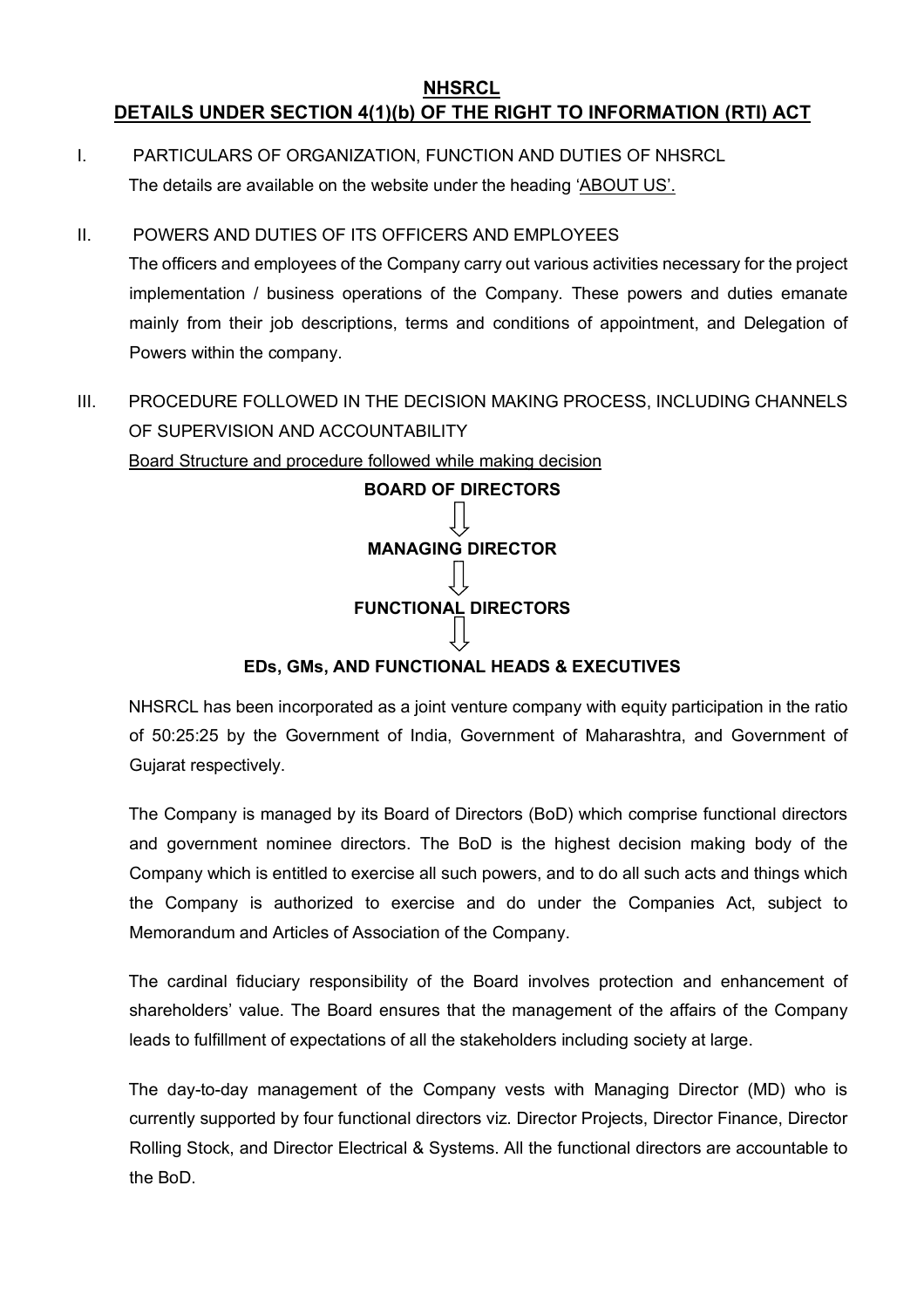MD has been delegated the powers exercisable by the BoD subject to the Companies Act and Article 146 of the Articles of Association of the Company. MD is authorized to sub-delegate his powers to any functional director/ officer or employee of the Company.

### IV. NORMS SET BY IT FOR THE DISCHARGE OF ITS FUNCTIONS

Though no specific norms have been set by the Company however, efforts are made to expeditiously deal with the project and its related issues.

# V. RULES, REGULATIONS, INSTRUCTIONS, MANUALS AND RECORDS, HELD BY THE COMPANY OR UNDER ITS CONTROL OR USED BY ITS EMPLOYESS FOR DISCHARGE ITS FUNCTIONS

Following rules, regulations, manuals and records, are used by the employees of the Company in discharge of their functions:

- The Railways Act, 1989
- Memorandum and Articles of Association
- Documents pertaining to incorporation
- Accounting Policies
- Accounting Standards
- Feasibility Report
- Drawings and Design specifications
- Schedule of Dimensions (SoD)
- Manuals of Specifications and Standards (MSS)
- Implementation Standards
- Conditions of Contract
- Tender Documents
- **Technical details**
- VI. A STATEMENT OF THE CATEGORIES OF DOCUMENTS THAT ARE HELD BY THE COMPANY OR UNDER ITS CONTROL

Following documents are held by the Company or are under its control:

- Memorandum & Articles of Association
- Documents pertaining to incorporation
- Statutory Registers under the Companies Act
- Annual Report
- Annual Return
- Returns and Forms filed with the Ministry of Corporate Affairs
- Annual Financial Statements
- Auditor's Report
- Books of Accounts
- Tax returns and related documents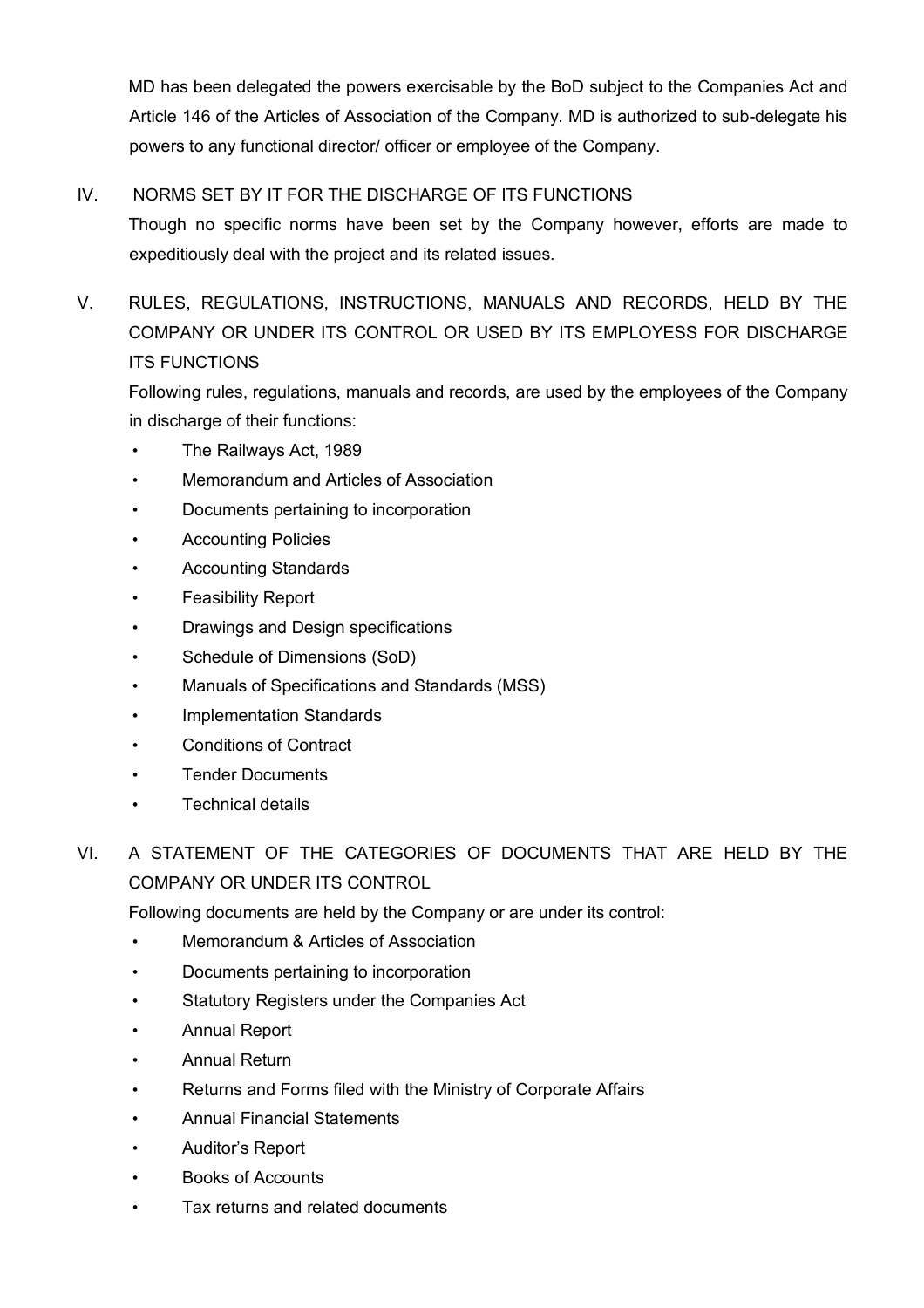- Tender Documents
- Specifications & drawings
- Feasibility Reports and Technical Details
- Supplementary Environmental Impact Assessment Report
- Social Impact Assessment (SIA) / Resettlement Action Plan (RAP) Report
- Indigenous People Plan (IPP) Report

VII. THE PARTICULARS OF ANY ARRANGEMENT THAT EXISTS FOR CONSULTATION WITH, OR REPRESENTATION BY, THE MEMBERS OF THE PUBLIC IN RELATION TO THE FORMULATION OF POLICY OR IMPLEMENTATION THEREOF

The Company has organized consultations with stakeholders in alignment affected villages for the purpose of Rehabilitation & Resettlement (R&R). The Social Impact Assessment (SIA), Resettlement Action Plan (RAP), and Indigenous peoples plan (IPP) report has been published on the website.

VIII. A STATEMENT OF THE BOARDS, COUNCILS, COMMITTEES AND OTHER BODIES CONSISTING OF TWO OR MORE PERSONS CONSTITUTED AS ITS PART OR FOR THE PURPOSE OF ITS ADVICE, AND AS TO WHETHER MEETINGS OF THOSE BOARDS, COUNCILS, COMMITTEES AND OTHER BODIES ARE OPEN TO THE PUBLIC, OR THE MINUTES OF SUCH MEETINGS ARE ACCESSIBLE FOR PUBLIC

In terms of the Articles of Association of the Company, the Board of Directors can have a minimum of three Directors and a maximum of fifteen Directors.

The present strength of Board of Directors of the Company is nine, comprising five functional directors viz. the Managing Director, Director Projects, Director Finance, Director Rolling Stock, and Director Electrical & Systems; and three part-time official directors (including Chairman) nominated by Government of India and one official director nominated by Government of Gujarat. A list of present directors is provided on the website under the tab "About Us  $\rightarrow$  Board of Directors".

#### Committees of Board – Corporate Social Responsibility Committee:

Present Composition of CSR Committee is also provided on the website under the tab 'About Us  $\rightarrow$  IRP, Social Initiatives & CSR  $\rightarrow$  Corporate Social Responsibility  $\rightarrow$  Composition of CSR Committee'.

The meetings of the Board of Directors and its Committee(s) are not open to the public.

IX. A DIRECTORY OF ITS OFFICERS AND EMPLOYEES Directory is provided on website.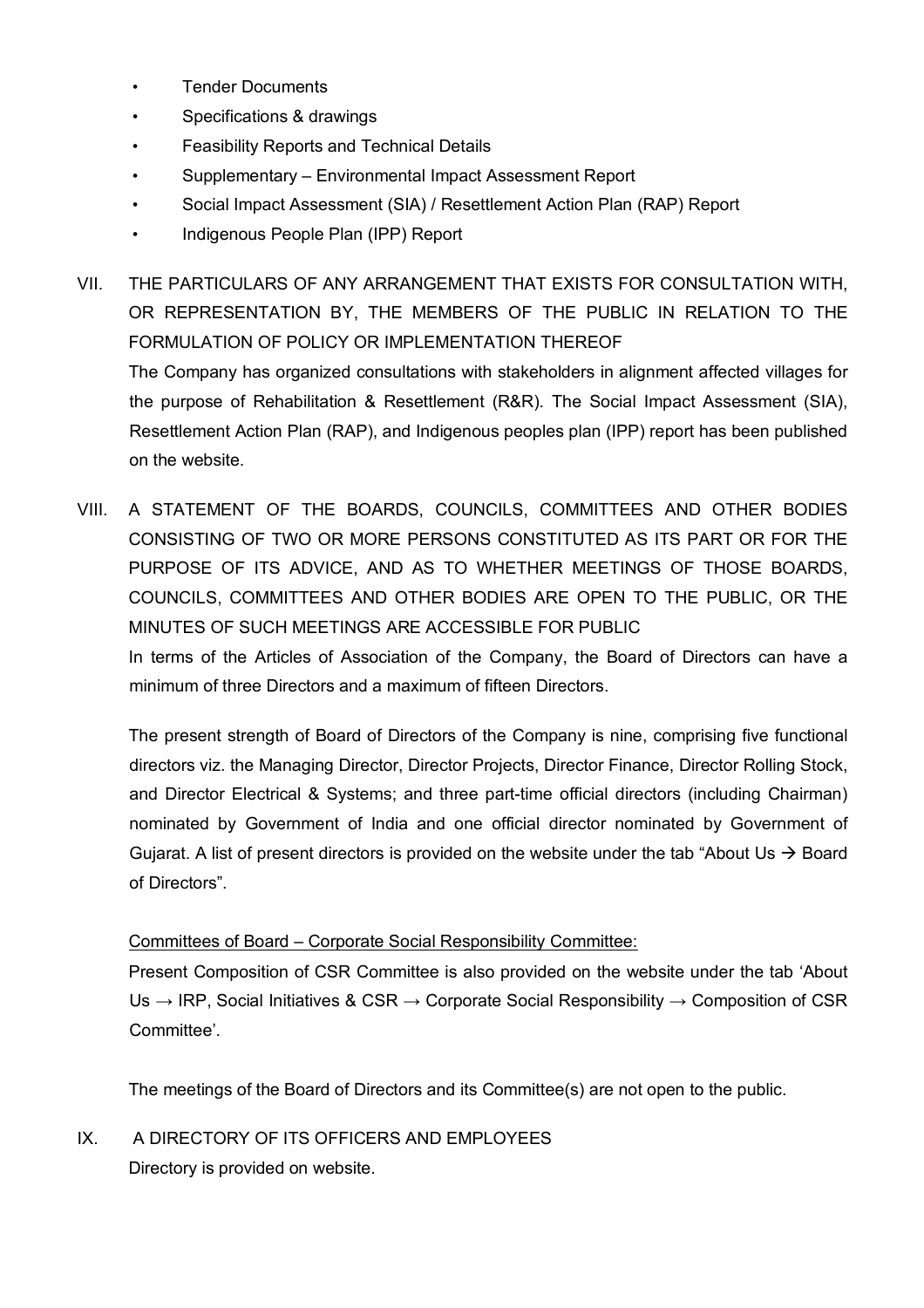X. THE MONTHLY REMUNERATION RECEIVED BY EACH OF ITS OFFICERS AND EMPLOYEES INCLUDING THE SYSTEM OF COMPENSATION AS PROVIDED IN **REGULATIONS** 

The Company is presently paying the remuneration as per recommendations of  $3<sup>rd</sup>$  Pay Revision Committee (applicable to Schedule 'A' companies) for employees covered under Industrial Dearness Allowance (IDA) and as per recommendation of 7<sup>th</sup> Central Pay Commission Report for employees covered under Central Dearness Allowance (CDA).

| SI. No         | <b>Designations</b>       | Pay Scales (IDA) - 3rd PRC |
|----------------|---------------------------|----------------------------|
| 1              | <b>Managing Director</b>  | 2,00,000-3,70,000          |
| 2              | Director                  | 1,80,000-3,40,000          |
| 3              | <b>Executive Director</b> | 1,50,000-3,00,000          |
| 4              | General Manager           | 1,20,000-2,80,000          |
| 5              | Addl. General Manager     | 1,00,000-2,60,000          |
| 6              | Joint General Manager     | 90,000-2,40,000            |
| $\overline{7}$ | Dy. General Manager       | 80,000-2,20,000            |
| 8              | Sr. Manager               | 70,000-2,00,000            |
| 9              | Manager                   | 60,000-1,80,000            |
| 10             | Asst. Manager             | 50,000-1,60,000            |
| 11             | <b>Senior Executive</b>   | 40,000-1,40,000            |
| 12             | Executive                 | 30,000-1,20,000            |

Accordingly, the monthly remuneration received by Officers and Employees is as under:

| SI.            | <b>Designations</b>               | Pay Scales (CDA)  |                                                                    |  |
|----------------|-----------------------------------|-------------------|--------------------------------------------------------------------|--|
| No.            |                                   | $6th$ CPC         | $7th$ CPC                                                          |  |
| $\mathbf{1}$   | Higher Administrative Grade (HAG) | <b>NIL</b>        | Level 15, 182200-224100                                            |  |
| $\overline{2}$ | Senior Administrative Grade (SAG) | GP-10000          | Level 14, 144200-218200                                            |  |
| 3              | Selection Grade (SG)              | GP-8900           | Level 13A, 131100-216600                                           |  |
| 4              | Selection Grade (SG)              | GP-8700           | Level 13, 123100-215900                                            |  |
| 5              | Jr. Administrative Grade (JAG)    | GP-7600           | Level 12, 78800-209200                                             |  |
| 6              | Senior Scale (SS)                 | GP-6600           | Level 11, 67700-208700                                             |  |
| $\overline{7}$ | Junior Scale & Group "B"          | GP-5400 &<br>4800 | Level 08, 09, & 10<br>47600-151100, 53100-167800 &<br>56100-177500 |  |
| 8              | Senior Supervisor etc.            | GP-4600           | Level 07, 44900-142400                                             |  |
| 9              | Supervisor                        | GP-4200           | Level 06, 35400-112400                                             |  |
| 10             | Technician etc.                   | GP-2800           | Level 05, 29200-92300                                              |  |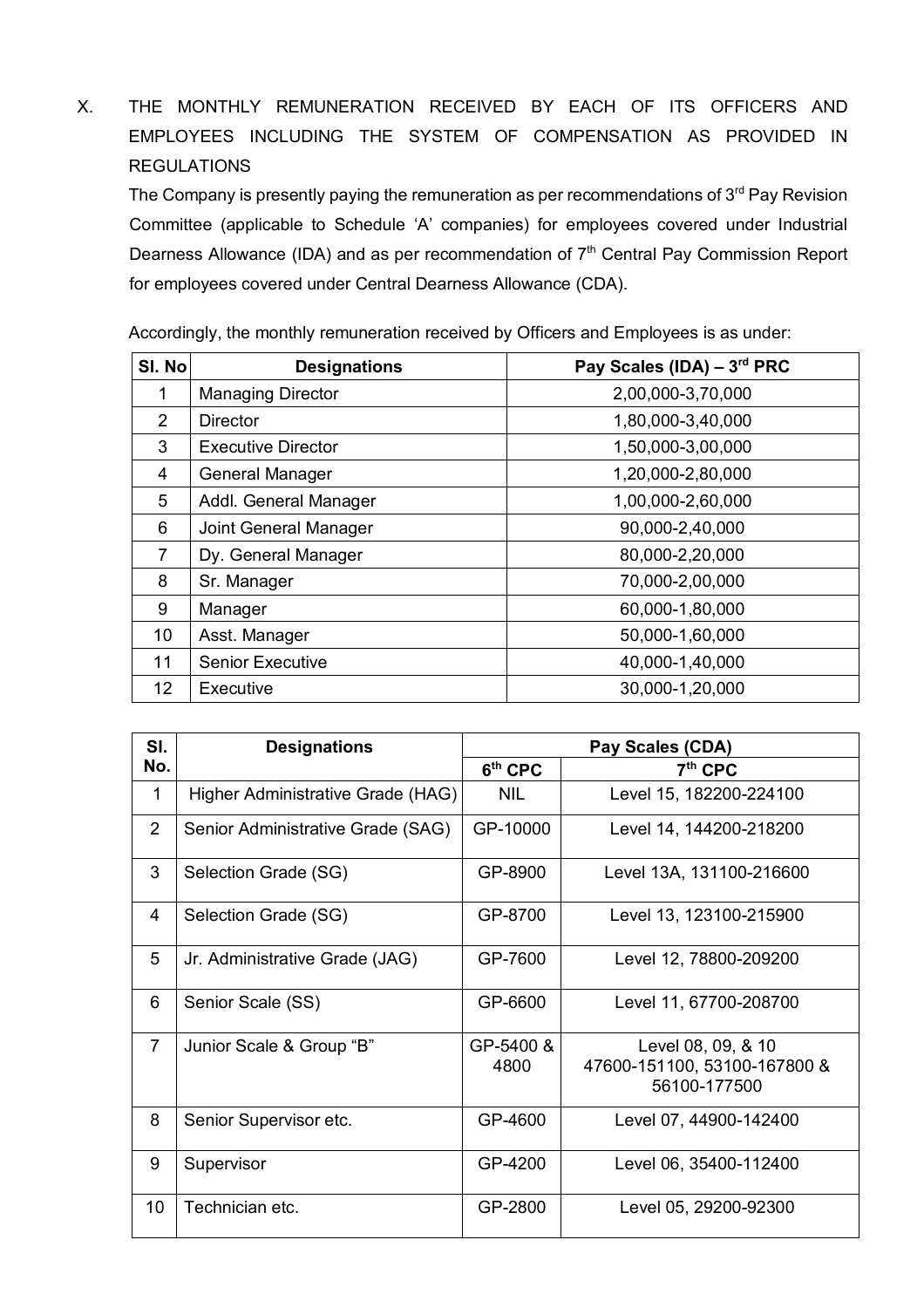The Annual Increment is 3% of Basic Pay. In addition to the above, applicable allowances and re-imbursements, leave, retirement benefits, provident fund, etc. are also admissible as per Company Rules.

- XI. THE BUDGET ALLOCATED TO EACH OF ITS AGENCY, INDICATING THE PARTICULARS OF ALL PLANS, PROPOSED EXPENDITURES AND REPORTS ON DISBURSEMENTS MADE There are no other agencies of NHSRCL hence, no details are furnished.
- XII. THE MANNER OF EXECUTION OF SUBSIDY PROGRAMMES, INCLUDING THE AMOUNTS ALLOCATED AND THE DETAILS OF BENEFICIARIES OF SUCH PROGRAMMES The Company has no subsidy programme for public.

The Company has been formed for implementation of high speed rail connectivity between the State of Maharashtra and State of Gujarat and/or for any other areas.

High speed rail connectivity between the city of Mumbai, Maharashtra, and city of Ahmedabad, Gujarat, is in collaboration with the Government of Japan. The estimated cost of this project is approximately Rs.1,08,000 crore (Rupees One lakh eight thousand crore).



# XIII. PARTICULARS OF RECIPIENTS OF CONCESSIONS, PERMITS OR AUTHORIZATIONS GRANTED

The Company has not granted any concessions, permits or authorizations.

## XIV. DETAILS IN RESPECT OF THE INFORMATION AVAILABLE TO OR HELD BY THE COMPANY, REDUCED IN AN ELECTRONIC FORM

The following documents are available on the website of the Company in electronic form:

- Feasibility Report
- **Technical Details**
- Supplementary Environmental Impact Assessment Report